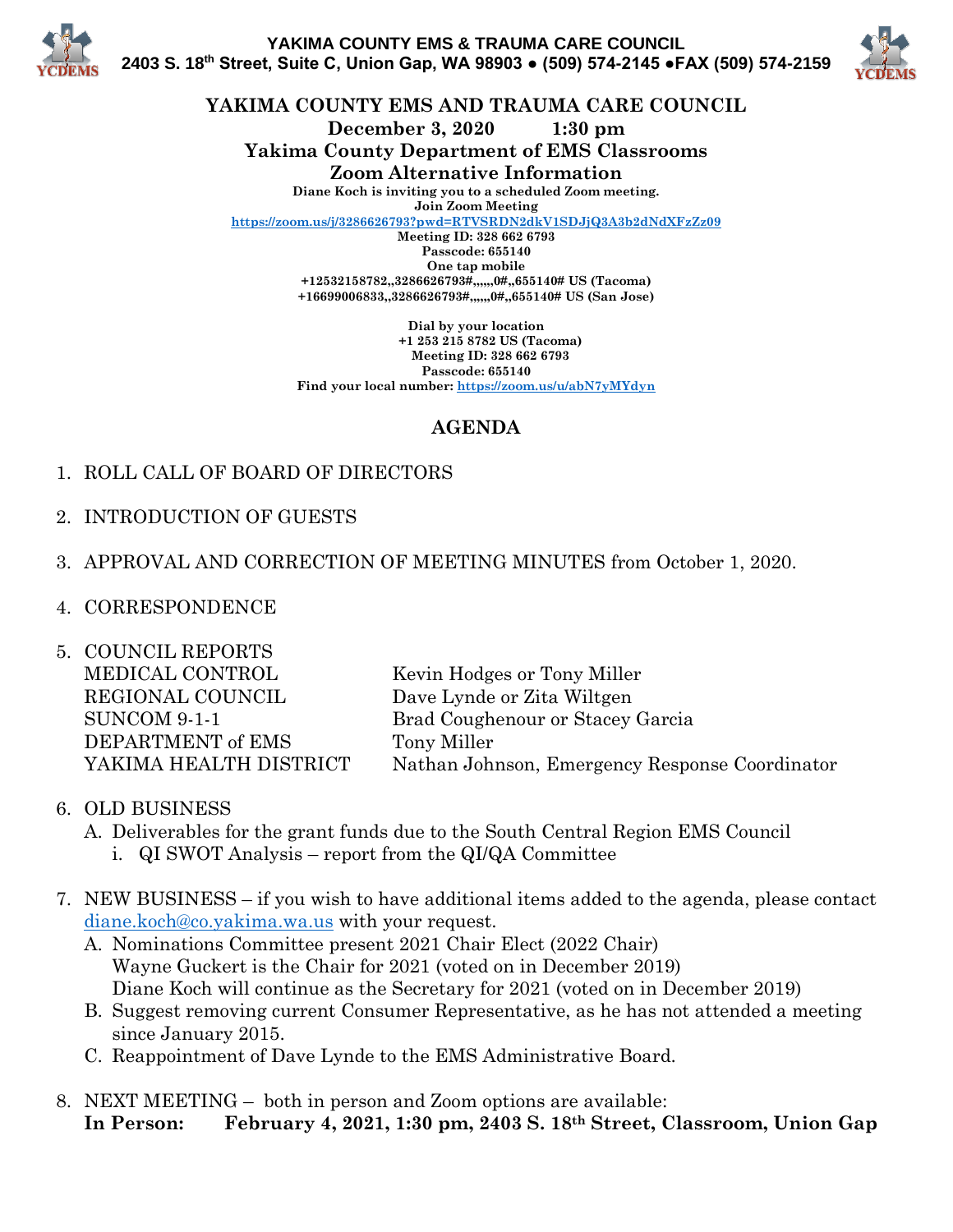



**Join Zoom Meeting February 4, 2021, 1:30 pm:** 

<https://zoom.us/j/96145324419?pwd=TmpWUTg2OUIyTjdQeXFrWjlVSlZDZz09>

Meeting ID: 961 4532 4419 Passcode: 628600

One tap mobile +12532158782,,96145324419#,,,,,,0#,,628600# US (Tacoma) +16699006833,,96145324419#,,,,,,0#,,628600# US (San Jose)

Dial by your location +1 253 215 8782 US (Tacoma) +1 669 900 6833 US (San Jose) +1 346 248 7799 US (Houston) +1 301 715 8592 US (Germantown) +1 312 626 6799 US (Chicago) +1 929 205 6099 US (New York) Meeting ID: 961 4532 4419 Passcode: 628600 Find your local number:<https://zoom.us/u/ad560SDJ5j>

9. ADJOURNMENT